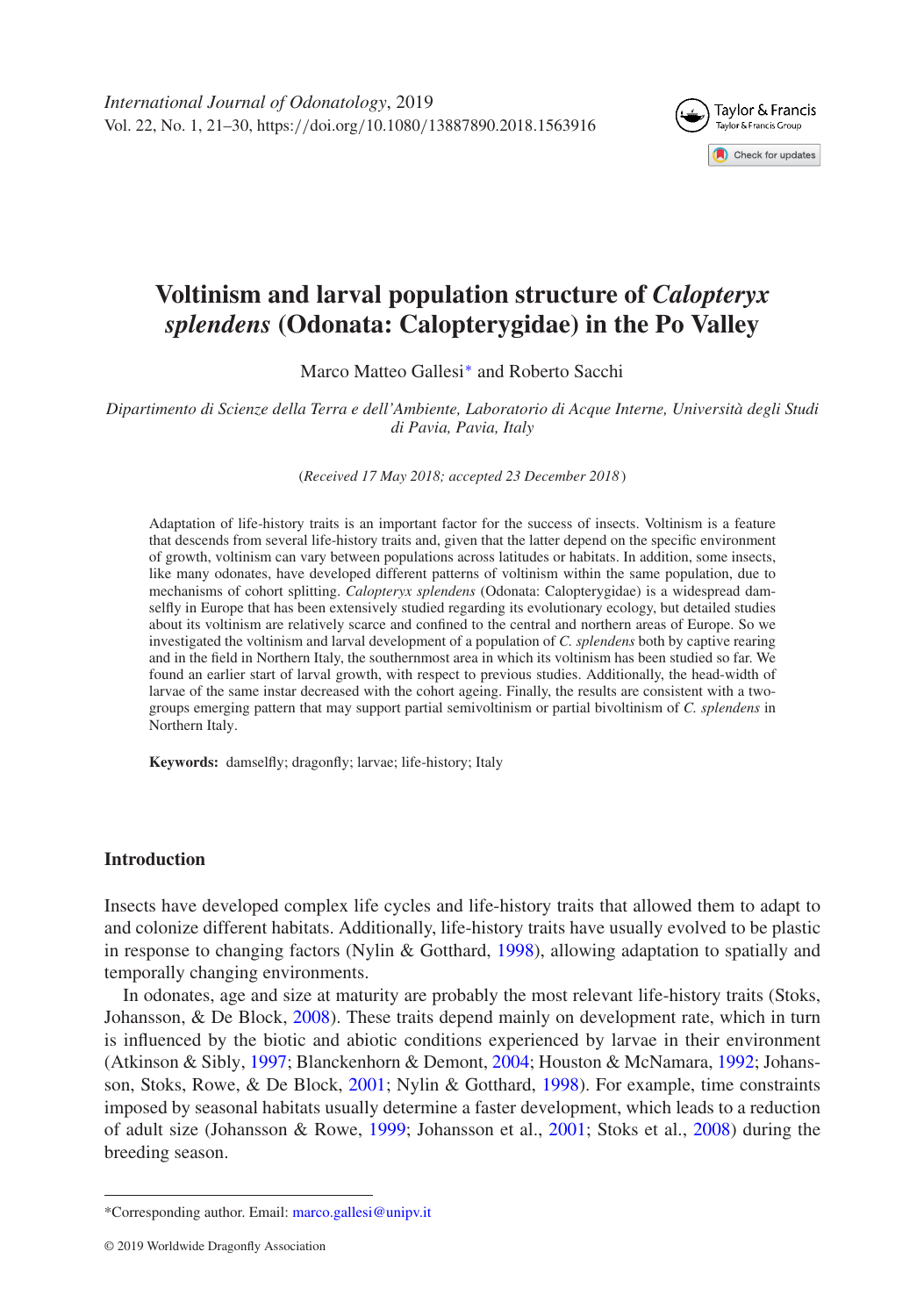#### 22 *M.M. Gallesi and R. Sacchi*

Another trait that is strictly related to developmental rate and to several life history traits, and important to adapt to seasonal environments, is voltinism (the number of generations completed in one year). Voltinism can vary between populations within species; generally, populations of a species which occur over a wide latitudinal range tend to show a negative correlation between voltinism and latitude (Braune, Richter, Söndgerath, & Suhling, [2008;](#page-8-2) Corbet, [1980;](#page-8-3) Corbet, Suhling, & Soendgerath, [2006;](#page-8-4) Flenner, Richter, & Suhling, [2010\)](#page-9-5). Voltinism may also depend on variations in larval development rate due to temperature and photoperiod (Corbet et al., [2006\)](#page-8-4), or other biotic and abiotic factors such as larval habitat, food resources and predation risk (Corbet et al., [2006;](#page-8-4) Martin, Johnson, & Moore, [1991;](#page-9-6) Stoks et al., [2008\)](#page-9-1). In addition, many odonates have developed different patterns of voltinism within the same population (Corbet et al., [2006;](#page-8-4) Johansson & Norling, [1994\)](#page-9-7) due to mechanisms of cohort splitting, with some individuals of a hatching cohort that emerge one year sooner or later than the rest of the individuals.

Although the genus *Calopteryx* (Odonata: Calopterygidae) is common in Europe, the majority of studies about the voltinism of its species have been performed in central and northern areas of the continent (reviewed in Corbet et al., [2006\)](#page-8-4). in particular, *Calopteryx splendens* Harris has been shown to generally adopt univoltinism in central Europe (Schütte, Ott, & Hünken, [1999;](#page-9-8) Schütte & Schrimpf, [2002\)](#page-9-9), although signs of a semivoltine pattern has also been found in one study (Göcking, [1999\)](#page-9-10). Detailed studies on voltinism in this species are scarce, and the larval development pattern is not still clear, due to sampling gaps or low number of sampled individuals. Additionally, this species occurs over a wide latitudinal range and data from southern populations are still lacking. It seems likely that *C. splendens* develops faster in warmer climates with a longer growing season in southern Europe, compared to populations from central and northern Europe. Since this species is widely studied as a model organism in evolutionary ecology, more information about its voltinism is required to interpret correctly findings about *C. splendens* evolutionary and reproductive ecology.

Thus, the aim of this study was to analyse in detail a population of *C. splendens* larvae in Northern Italy, both by periodically sampling one population in the field and by captive rearing, in order to clarify its voltinism and its development in southern Europe.

## **Materials and methods**

#### *Sampling and measurement*

Sampling was carried out periodically from 12 March 2014 to 27 July 2015 (see Table [1](#page-2-0) for details; the longest period between two subsequent samplings was about a month), in a stream near Pavia (45.16735° N, 9.08762° E; 60 m asl) along a patch of 150 m with uniform vegetated banks, which represent the most common breeding habitat of *C. splendens* in Northern Italy. Mean stream width was 4 m and its depth varied seasonally between 0.6 m and 1.2 m. The site is far from populations of the congeneric *C. virgo*, and this excluded any potential confusion of larval identification.

Larvae were collected with a hand net (mesh size: 0.5 mm) in emergent and submerged vegetation. The vegetation was inserted in the net and the net was shaken quickly, maintaining it parallel to the water flow. After that, debris and larvae harvested in the net were put in white low-rimmed trays. The inside and outside of the net were washed with water inside the trays, in order to collect all the larvae eventually remaining in the net. Finally, larvae were sought and collected visually by accurate inspection of debris and water in the white trays. Samplings lasted 2 hours, with the exception of samplings in which more than 100 individuals were sampled within the first hour, in these cases sampling lasted only one hour (see Table [1](#page-2-0) for details). This sampling limitation was due to the need to avoid excessive storage times for individuals during the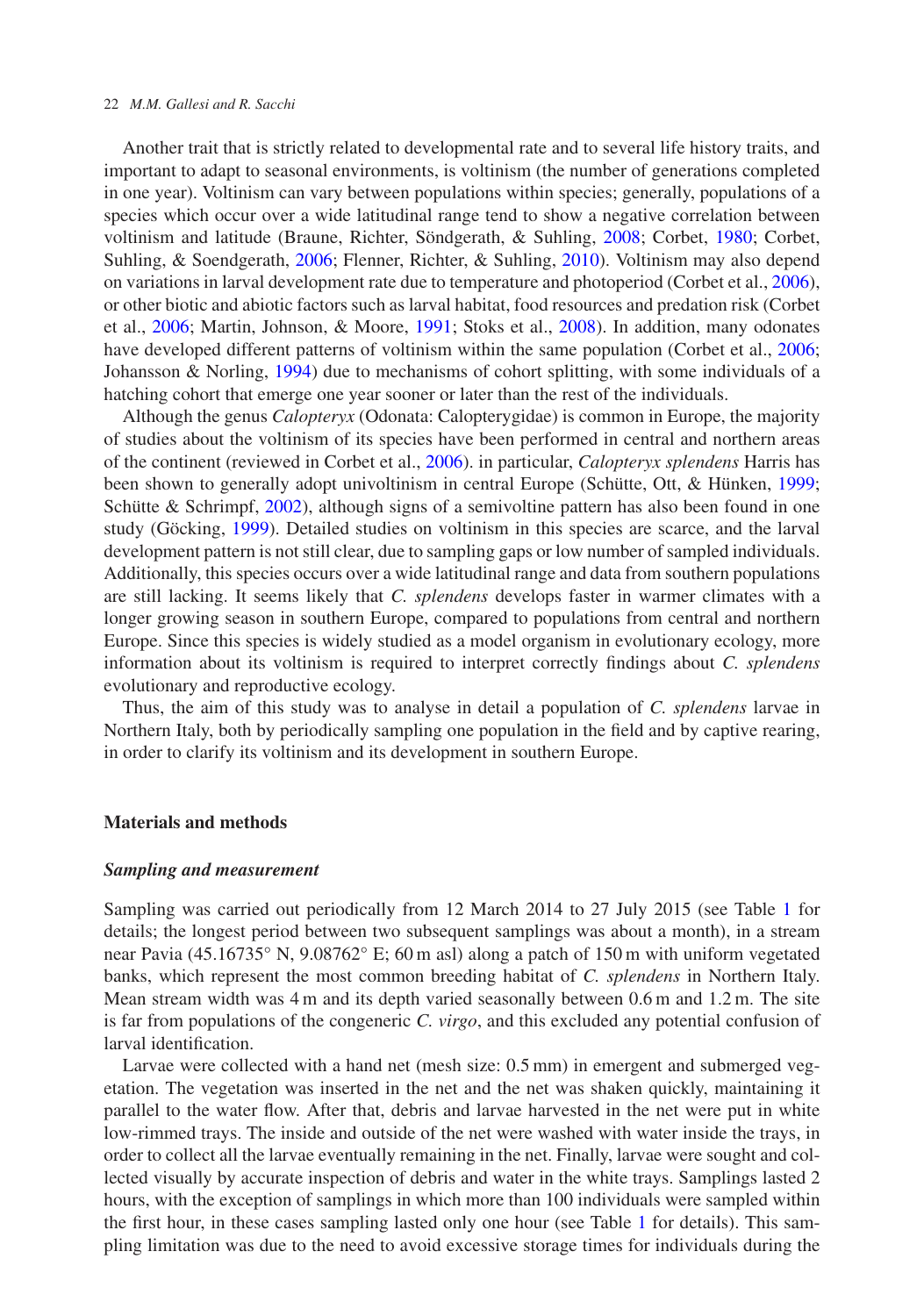| Date              | Number of larvae | Hours sampling |
|-------------------|------------------|----------------|
| 12 March 2014     | 119              | $\overline{c}$ |
| 25 March 2014     | 95               | $\overline{c}$ |
| 7 April 2014      | 112              | $\overline{c}$ |
| 29 April 2014     | 93               | $\overline{c}$ |
| 13 May 2014       | 62               |                |
| 12 June 2014      | 80               | $\frac{2}{2}$  |
| 2 July 2014       | 32               | $\overline{c}$ |
| 17 July 2014      | 77               | $\overline{c}$ |
| 31 July 2014      | 130              | $\overline{c}$ |
| 18 August 2014    | 110              | $\overline{c}$ |
| 4 September 2014  | 144              | $\overline{c}$ |
| 26 September 2014 | 144              | $\mathbf{1}$   |
| 14 October 2014   | 131              | $\mathbf{1}$   |
| 28 October 2014   | 233              | $\overline{c}$ |
| 24 November 2014  | 111              |                |
| 17 December 2014  | 72               | $\frac{2}{2}$  |
| 19 January 2015   | 69               | $\overline{c}$ |
| 26 February 2015  | 21               | $\overline{c}$ |
| 19 March 2015     | 37               |                |
| 24 April 2015     | 78               | $\frac{2}{2}$  |
| 19 May 2015       | 86               | $\overline{c}$ |
| 2 July 2015       | 42               | $\overline{c}$ |
| 23 July 2015      | 115              | $\mathbf{1}$   |
| Total             | 2193             | 43             |

<span id="page-2-0"></span>Table 1. Summary of dates, number of larvae collected and duration of each sampling of *Calopteryx splendens*.

post-sampling manipulation. Additionally, this method allowed standardization of the sampling effort as number of larvae versus sampling hours.

Because individuals below a certain size may not be adequately sampled due to the mesh size of our net (see Lawton, [1970\)](#page-9-11), the frequency of very small larvae might have been underestimated.

After collection, the larvae were stored in water tanks, maintained approximately at stream temperature, and provided with aerators and vegetation as a substrate for the larvae. In the laboratory, the head of each individual was photographed under a microscope (Motic DS-2, Motic, Xiamen, China) and larvae were returned to the sampling site after image collection. The headwidth of each individual was measured in three replicates to the nearest 10  $\mu$ m using the software ImageJ v. 1.48 (Schneider, Rasband, & Eliceiri, [2012\)](#page-9-12), and the mean of the replicates was used as the size of the individual. To investigate the general growth of the larval population, the mean head width of the collected larvae was calculated for each sampling day.

# *Rearing of larvae*

In order to observe the date of emergence of overwintering larvae, 48 larvae with head width ranging from about 1.5 to 2 mm, sampled on 12 March 2014, were kept in the laboratory till emergence, and date of emergence was recorded. Larvae were individually placed inside a net cylinder (7.5  $\times$  20 cm), and cylinders were placed in tanks (30  $\times$  36  $\times$  58 cm) provided with aerators, water pumps and active filters. Tanks were exposed to a photoperiod consistent with that in the field, adjusting light hours, the sunrise and sunset times every week for the entire experiment. Larvae were randomly assigned to two temperature treatments, cold (C: 18°C) and warm (W: 22°C), in order to investigate emergence period at two temperatures, given that temperature is a factor known to affect development rate in odonates, and thus their voltinism (Corbet et al.,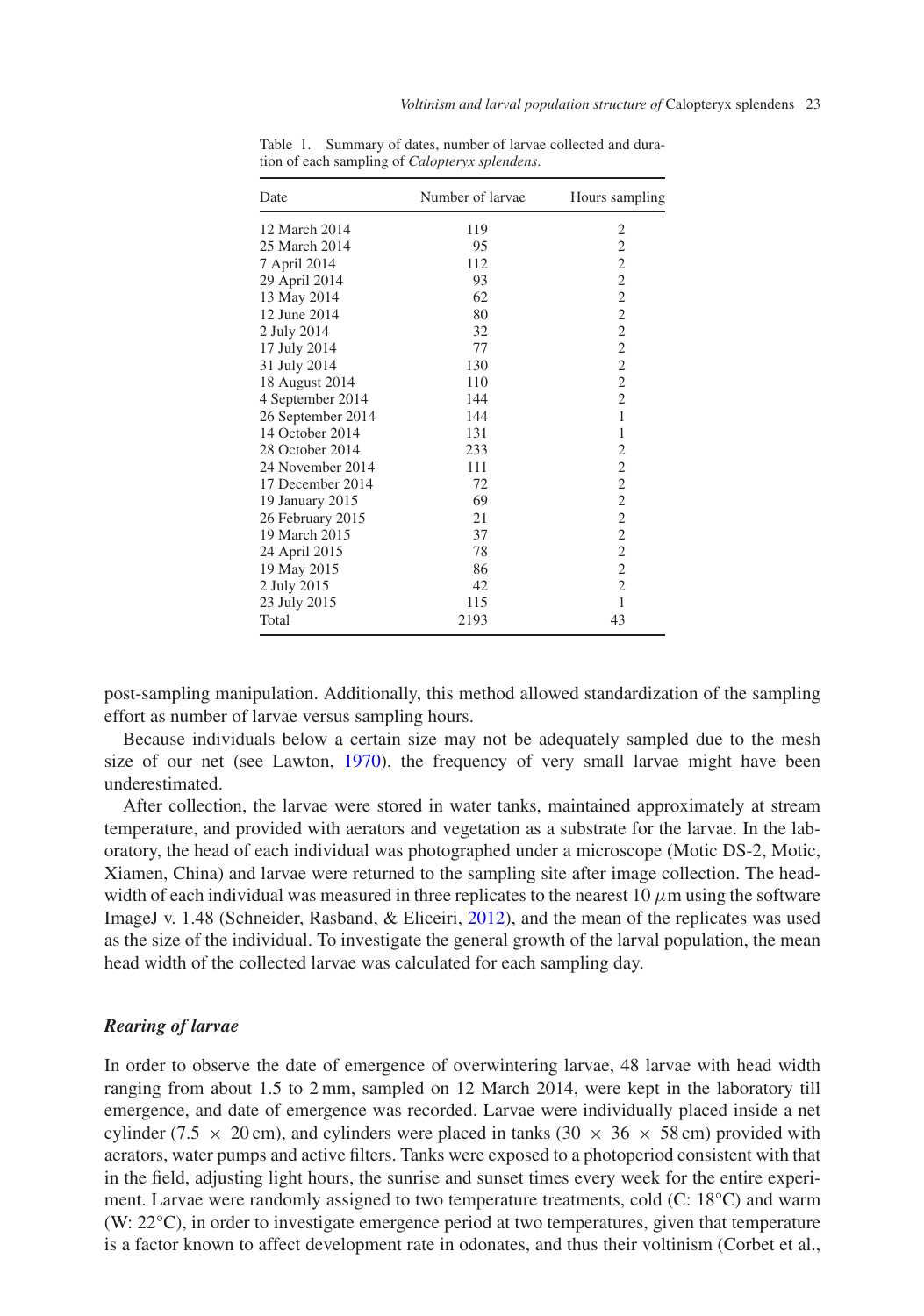[2006\)](#page-8-4). We chose 18°C because it is the lower limit for optimal growth in *C. splendens* (Schütte & Schrimpf, [2002;](#page-9-9) Sternberg & Buchwald, [1999;](#page-9-13) Zahner, [1959\)](#page-9-14); 22°C was chosen in order to increase temperature, but remaining in the optimum range for the species (Schütte  $\&$  Schrimpf, [2002;](#page-9-9) Sternberg & Buchwald, [1999;](#page-9-13) Zahner, [1959\)](#page-9-14). We did not further increase temperature because this tends to increase oxygen demand, which would have unacceptably reduced the survival of larvae in the laboratory. Larvae were fed every other day with several *Dapnia magna*, *Enchytraeus* spp*.* and *Chironomus* spp. We verified that the food was enough to last until the next feeding session. The food remained alive between two feeding sessions and was always available to the larvae, lacking possibility of escape from the net cylinder or burial. Uneaten food and waste were removed weekly and half of the water was replaced every month with dechlorinated water.

## **Results**

A total of 2193 larvae were collected in the field (Table [1\)](#page-2-0), photographed and returned to the sampling site. The approximate timing of life history events, such as egg hatching, population growth and emergence of adults, were recognizable from collected data (Figure [1\)](#page-4-0).

Figure [1A](#page-4-0) shows the number of larvae collected per hour over the entire sampling period. The largest number of individuals was sampled in September/October 2014 and at the end of July 2015. The lowest numbers were caught in July of both years, just before the appearance of the newly hatched small larvae, and between February and March 2015.

The mean head size for each sampling date (Figure [1B](#page-4-0)) revealed the growth of the population and the appearance of new year classes. The larvae of the first year class grew and presumably emerged up to July 2014, then the larvae of the second year class grew up to July 2015. These data suggest that the majority of the population is univoltine.

In Figure [1C](#page-4-0), the two or often three last instars (F-0 to F-2) could be generally discerned as size-frequency peaks, separated from each other and smaller larvae. In particular in the young larvae of the new year-class, sampled from July up to early September, regular instar peaks could also be discerned. Otherwise, during the cold season, peaks in middle sizes were less distinct. In both cases of discernible peaks, the head-width of a particular instar in a year-class decreased in successive samples. In the easily distinguished F-0 and F-1 the decrease in size could be statistically assessed using linear regression analysis (1st year class F-0:  $\beta \pm$  standard error  $(SE) = -3.38 \pm 0.32$ ,  $F = 112.88$ ,  $p = < 0.0001$ ; 1st year class F-1:  $\beta \pm SE = -2.69 \pm 0.30$ ,  $F = 78.60, p =  $0.0001$ ; 2nd year class F-0:  $\beta \pm \text{SE} = -2.58 \pm 0.90$ ,  $F = 8.20, p = 0.008$ ;$ 2nd year class F-1:  $\beta \pm SE = -1.48 \pm 0.15$ , F = 95.27,  $p = \langle 0.0001 \rangle$ . In instars around 1.5 mm, the successive size decrease between mid-July to early September was equal to the normal difference between adjacent instars.

Very small larvae (head width < 0.54 mm) started to appear in the beginning of July both in 2014 and in 2015 (Figure [1C](#page-4-0)), which indicated hatching. The number of these very small larvae increased till the middle of July 2014, and then decreased. From 18 August to 14 October 2014 they were absent. A further small peak of hatchlings was observed at the end of October.

Larvae in the last instar (F-0) were first observed at the end of March 2014 and peaked near the middle of June (during the period of higher adult density in this population, personal observations). Then, the number of individuals in F-0 decreased to the beginning of July. In the samplings between 2 July and 18 August 2014 no F-0 larvae were observed (Figure [1C](#page-4-0)). However, at the end of August and in early September few individuals of F-0 were collected. Subsequently, the first F-0 larvae were caught at end of April 2015. In 2015 the highest number of F-0 larvae was found in May and none were found by the end of July, a similar pattern to 2014.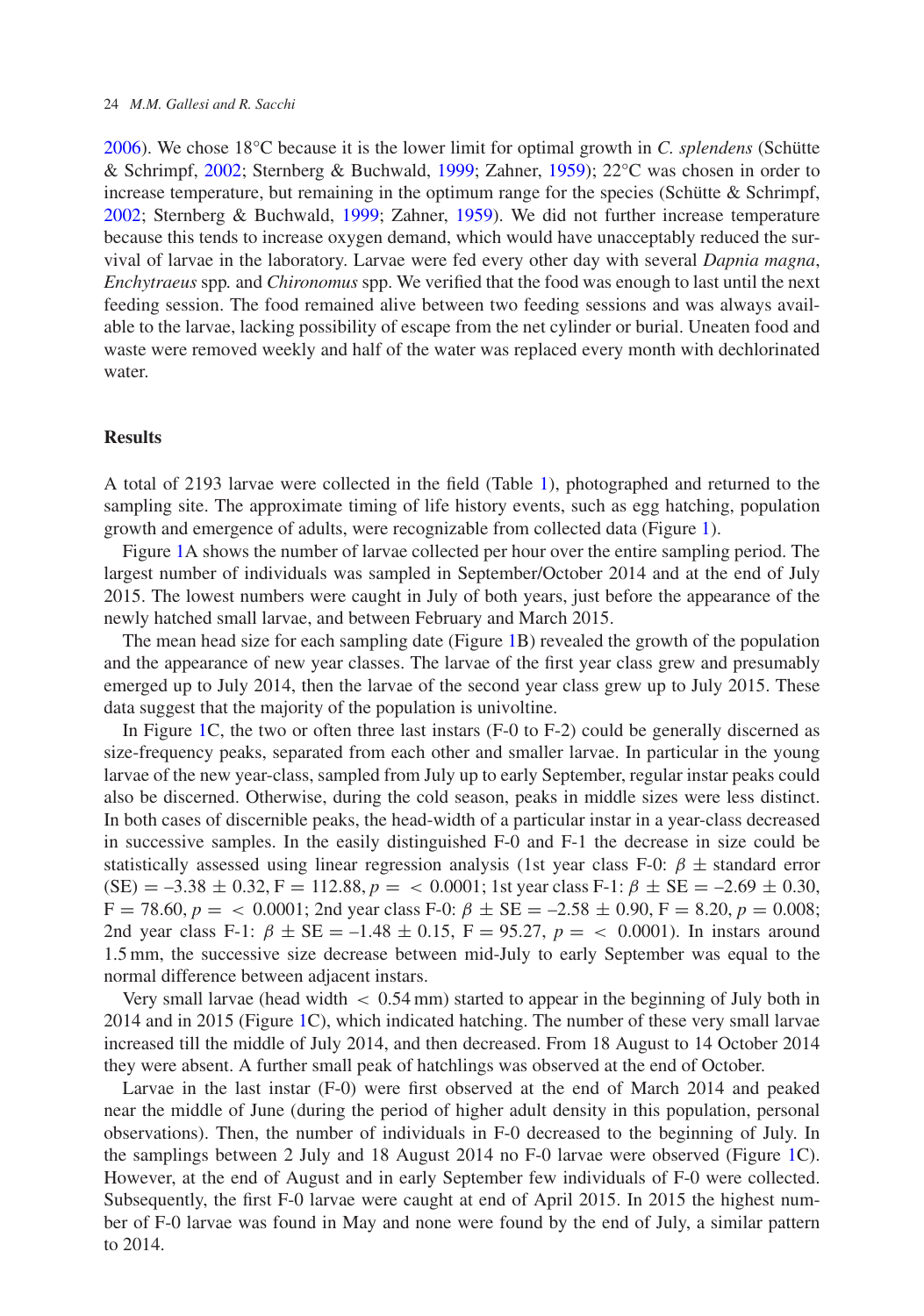

<span id="page-4-0"></span>Figure 1. Larval development of *C. splendens* in the field. The grey shade between dot-dash lines, and dates in the upper part of the figure, highlight the period of emergence of adults from the rearing experiment; the darker grey shades help to correlate the graphs with dates. (A) Number of sampled larvae per hour for each sampling in the field. (B) Mean head-width of larvae for each sampling. Bars represent standard error of the mean. Dashed lines approximately indicate the development of the majority of individuals of a year class, those considered univoltine in the text. (C) Kite diagrams showing head-width frequencies in each sampling in the field. The size classes are 0.04 mm.

## *Rearing experiment*

A total of 39 larvae successfully emerged. The first adult emerged on 29 May 2014 (78 days after collection; Figure [2\)](#page-5-0) and the last on 17 September of the same year (189 days after collection; Figure [2\)](#page-5-0). The highest mortality occurred at 22°C with only 17 larvae that completed development (29.2% mortality). Only two larvae out of 24 died prematurely in the 18<sup>o</sup>C group (8.3%) mortality). The number of emerging larvae per week in both temperature treatments peaked between 20 June and 17 July (between 100 and 127 days after collection; Figure [2\)](#page-5-0), the peak in the 22°C treatment (11 larvae in 4 weeks, 64.7% of the total emerging larvae in W) preceded the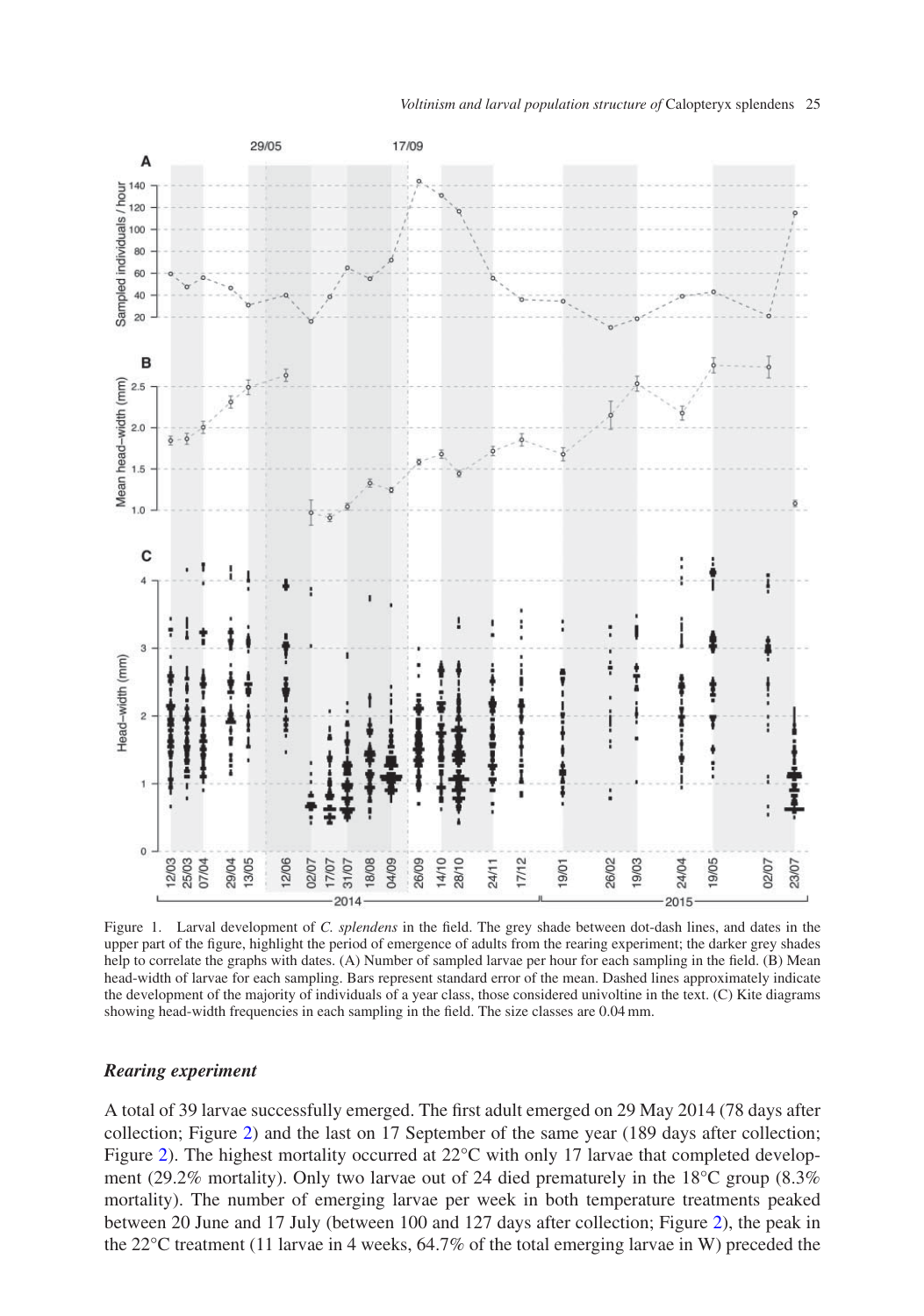

<span id="page-5-0"></span>Figure 2. Number of emerged adults in the rearing experiment: grey bars stand for larvae reared at 18°C and shaded bars for larvae reared at 22°C. Dates in the upper part of the figure are those of the first and the last emergence of reared individuals.

peak of the 18°C treatment by about 2 weeks (12 larvae in 4 weeks, 54.6% of the total emerging larvae in C). In both treatments, a small number of adults emerged at the end of August (Figure [2\)](#page-5-0) and no adults emerged between 18 July and 4 August (between 128 and 145 days after collection). This bimodal pattern of emergence is similar to that observed in the field samples.

#### **Discussion**

In this study we investigated larval growth and emergence of *C. splendens* in Northern Italy, the southernmost area in which its voltinism has been studied so far (Göcking, [1999;](#page-9-10) Schütte et al., [1999\)](#page-9-8). In this area, we hypothesized that the species may adopt a faster developmental strategy, altering its voltinism in respect to central and northern Europe. Additionally, we applied a standardized sampling protocol, in order to obtain reliable indications on population size and age structure over a continuous time period, as sampling gaps (as in Schütte et al., [1999\)](#page-9-8) or low number of sampled individuals (as in Göcking, [1999\)](#page-9-10) can hamper interpretation of results.

The size of the studied larval population reached its minimum just before the appearance of very small larvae. This was most likely a consequence of emergence of late instar larvae coupled with the scarce amount of newly hatched larvae, that have not already fully replaced the emerging population. The highest larval population sizes were reached around October, just before the beginning of the colder season. Most likely, at this point of the season all larvae had hatched and no further larvae emerged, increasing the number of instars and individuals. The subsequent apparent reduction in the size of the larval population during winter months was probably caused by the combined effect of larval mortality and larvae hiding for hibernation (Robert, [1958\)](#page-9-15). The latter would result in a reduced probability of catching larvae.

Minimum larval population densities were reached approximately 1.5 months earlier (beginning of July) than in the population studied in Germany (mid-August) by Göcking [\(1999\)](#page-9-10). However, the fact that Göcking [\(1999\)](#page-9-10) had not followed a standardized sampling protocol hampers comparison of results. Additionally, in our population a winter low population density was reached at the end of February 2015, approximately two months before the winter minimum found by Göcking [\(1999\)](#page-9-10) (end of April). This advance in phenology is probably due to warmer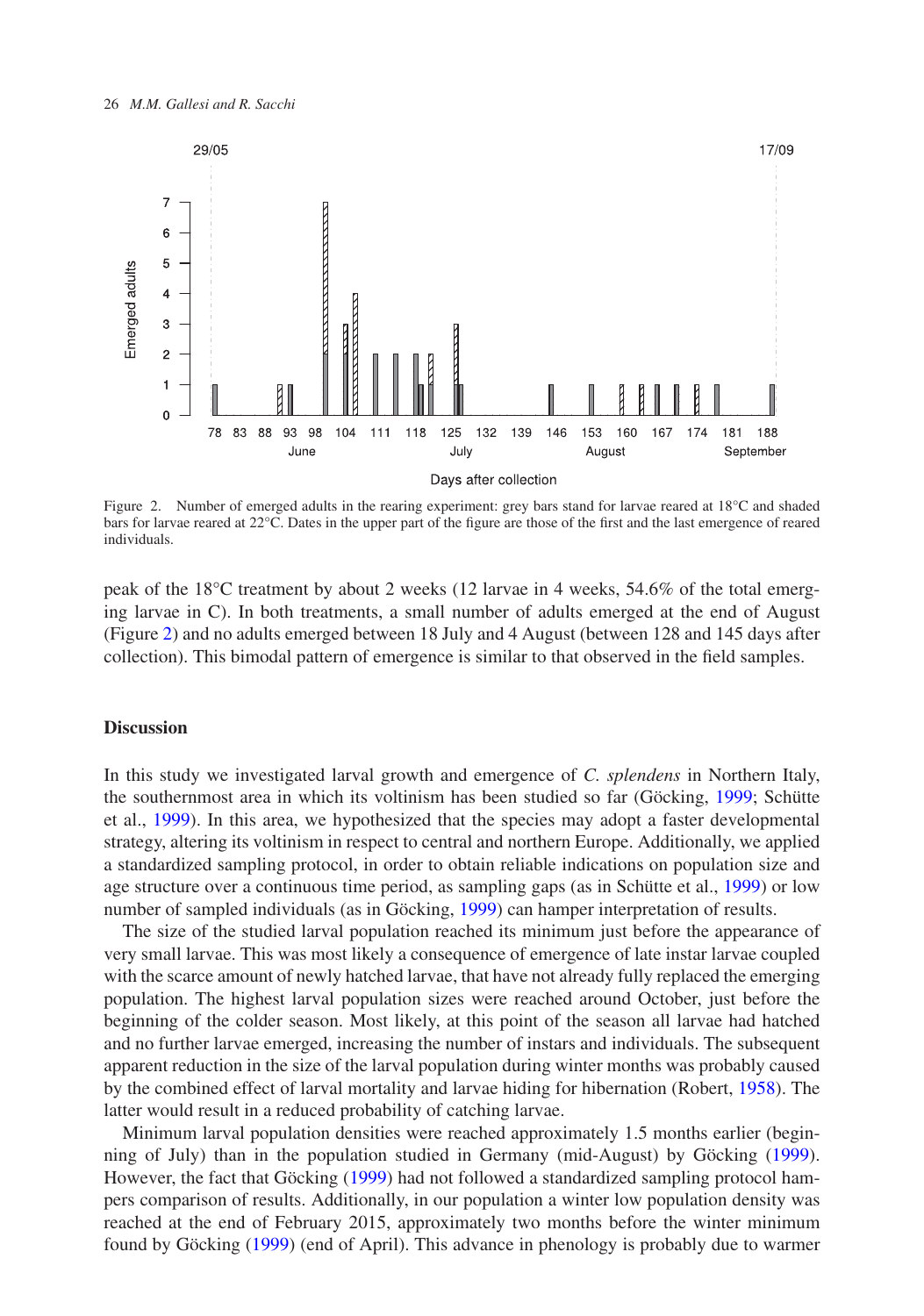temperatures and lower latitude of our sampling site with respect to the German populations and it seems likely that the start of larval growth begins earlier in Northern Italy. Also in comparison with the data provided by Schütte et al. [\(1999\)](#page-9-8) for Germany, our population seems to start development earlier in the season, but the wide gaps in the sampling scheme adopted by Schütte et al. [\(1999\)](#page-9-8) make it difficult to compare the studies.

We also found that the head-width of larvae of the same instar clearly decreased with the advancing growing season, in F-0 to F-2 larvae and in earlier instars. A reduction in size and mass during the season has already been found in many insect species (Nylin & Gotthard, [1998;](#page-9-0) Rowe & Ludwig, [1991;](#page-9-16) Sweeney & Vannote, [1978\)](#page-9-17) and also in adults of *C. splendens* (Gallesi, Mobili, Cigognini, Hardersen, & Sacchi, [2016;](#page-9-18) Hardersen, [2010\)](#page-9-19), but they were never clearly described for larvae of this species. The cause of seasonal size reduction is usually considered an adaptation to the increased growth rate due to ecological factors and seasonality (Johansson et al., [2001;](#page-9-3) Nylin & Gotthard, [1998;](#page-9-0) Rowe & Ludwig, [1991;](#page-9-16) Stoks et al., [2008\)](#page-9-1): typically, photoperiod, warmer water temperatures and other factors correlate to the advancing season and increase growth rates of larvae determining a reduction of size at the subsequent life-history transition (Johansson et al., [2001;](#page-9-3) Stoks et al., [2008\)](#page-9-1). Probably, the latter mechanism is the cause for the size reduction of bigger larvae; on the other hand, very small larvae are unlikely to be affected by it and their size reduction may be caused by other ecological factors or by their behaviour (Nylin & Gotthard, [1998;](#page-9-0) Johansson et al., [2001\)](#page-9-3).

We did not observe distinct instar size peaks in the medium-sized instars during autumn– winter, which may be caused by variation in the number of moults between individuals that adopt different growth rates and occur together. Adding the samples from July–August 2014 to each other would also produce this effect, except for the very first instars which vary less in size. Adjustment of growth rate to reach a specific stage in winter may contribute to this phenomenon.

The main results of this work support that *C. splendens* adopts a mostly univoltine strategy also in Northern Italy. Nevertheless, the analysis of larval population structure showed that the majority of the population grew to F-0 and emerged within the beginning of July. Then, in the next samplings, late instars disappeared from the population until the end of August when few F-0 larvae were sampled. The absence of F-0 larvae in July and August implies that larvae did not emerge in this period, resuming emergence only in late August. This two-group emerging pattern is in accordance with the rearing experiment, in which the majority of larvae emerged near mid-July and some emerged near mid-August. The discontinuous emergence pattern is also reflected by two egg-hatching periods in the stream, which could be inferred by the presence of very early instars: one group of small larvae hatched in the first half of July, from eggs laid in mid-May by the early emergers of the season, a second group hatched in the end of October, from eggs laid by late August emergers. Such a discontinuous pattern of emergence has never been described in larval population studies for this species, but it is somewhat inferable from studies based on exuviae or imagos (Hardersen, [2008;](#page-9-20) Schütte et al. [1999;](#page-9-8) Westermann, [2002\)](#page-9-21) and by reports of adults also further north (https://artportalen.se/). However, it would be interesting to investigate other sites in Northern Italy to confirm this pattern.

Two possible explanations for the observed discontinuous hatching and emergence could be partial bivoltinism of the population (Ingram & Jenner, [1976;](#page-9-22) Norling, [1984\)](#page-9-23) or partial semivoltinism (Göcking, [1999\)](#page-9-10). When partial bivoltinism occurs, a fraction of a year cohort develops fast and emerges within the same year; the other part of the cohort develops more slowly to emerge the following year. On the other hand, in the case of partial semivoltinism a cohort splitting occurs but a fraction of a year cohort develops slowly and emerges two years after hatching.

Partial bivoltinism could be in accordance with the population structure observed in the stream, which seems very similar to the pattern observed in *Enallagma aspersum* (Ingram & Jenner, [1976\)](#page-9-22). Observing Figure [1,](#page-4-0) it seems that all the overwintering population reached maturity in July and emerged. These individuals laid eggs that hatched and produced a new year cohort. The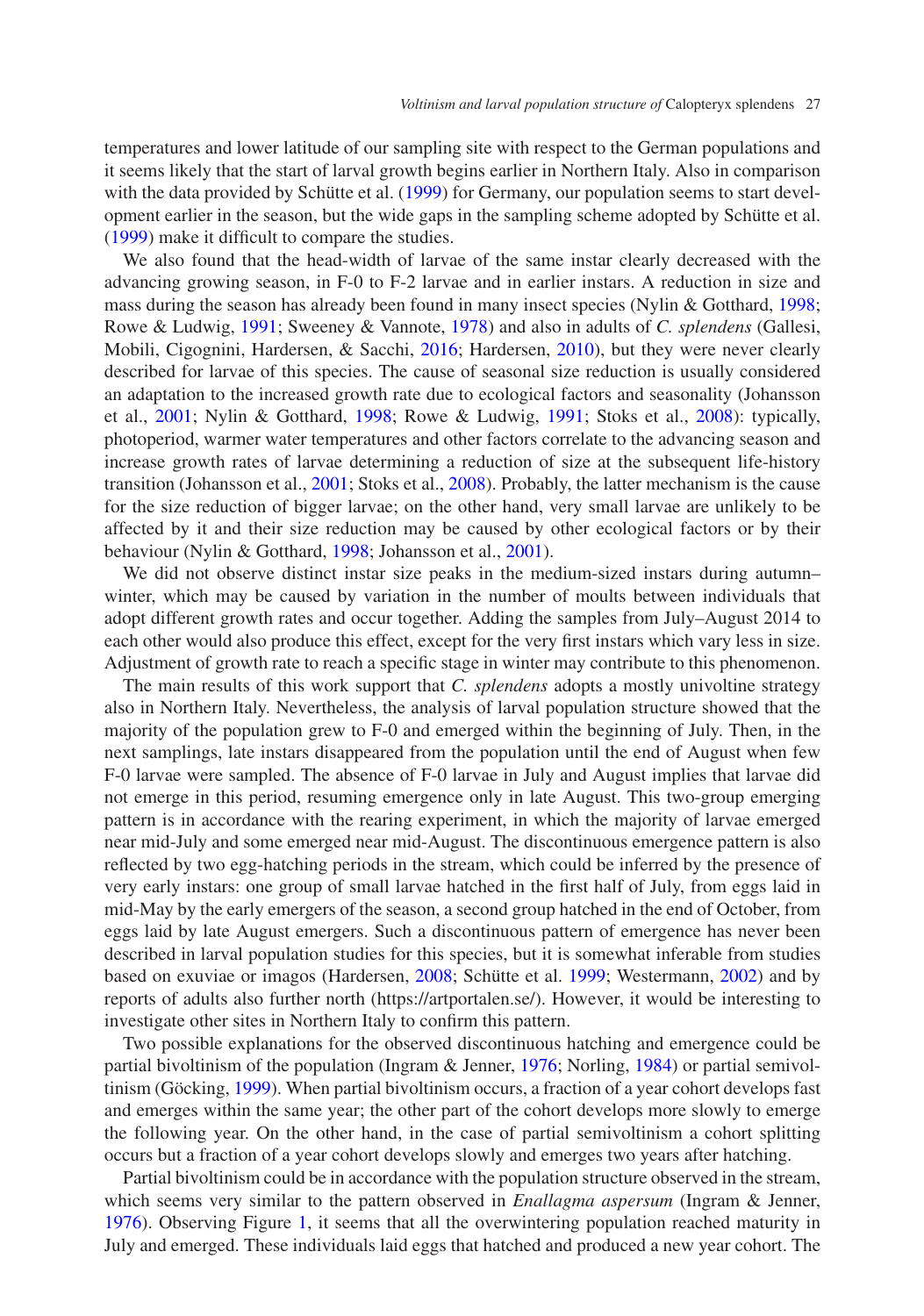majority of the year cohort developed as univoltine, growing slowly and emerging only the next year. On the other hand, a small early fraction of the new year-class continued the very rapid growth of the first instars and reached maturity, producing the second small peak of F-0, at the end of August and September. These latter individuals laid eggs and produced the second small peak of newly hatched larvae in October, that will emerge the next year. In the case of partial bivoltinism, two emerging periods are expected: a large group of larvae emerges in the beginning of the season, including both the overwintering univoltines and bivoltines, and a smaller group emerges later, consisting only in the second generation of bivoltines (i.e. Khelifa, [2017\)](#page-9-24).

However, partial bivoltinism is not in complete agreement with the results of the rearing experiment: laboratory bred larvae were all collected in March, so they hatched the previous year, nevertheless they showed two main emergence periods. In the case of partial bivoltinism the whole larval population that overwinters in the stream should emerge in the beginning of the season. Afterwards, only the bivoltine fraction of the newly hatched larval population would grow to F-0, producing the second peak of emergence, near September. So, if partial bivoltinism occurred, we would have obtained only one peak of emergence in the laboratory, because we sampled only overwintering larvae.

On the other hand, partial semivoltinism cannot completely be excluded because it could partially agree with some results from the rearing experiment and partially with the observed larval population structure. In case of semivoltinism, the majority of the cohort should be univoltine and emerge in the first half of the next breeding season, taking advantage of more suitable weather conditions and long time before the approaching of winter. But our data showed that some of the larvae hatched also late in the season. These latter larvae probably split into two groups: those that grow fast enough to emerge as univoltine late emergers the next year, and those that develop more slowly, and postpone emergence passing two winters in the stream, becoming the semivoltine part of the cohort. Thus, the individuals emerging before mid-July consists of the univoltine early emergers and the two-year-old semivoltine emergers. Instead, the observed late emergence group should include part of those individuals that hatched late in the previous season and that had grown fast enough to emerge as univoltine late emergers. Late emergers are individuals that are able to reproduce, because in Northern Italy the breeding season lasts until the end of October (Hardersen, [2008;](#page-9-20) Gallesi, unpublished data), but their fitness may be reduced due, for example, to adverse weather conditions. On the other hand, semivoltine individuals will reproduce under better weather conditions, but are subjected to the risk of increased mortality and predation, because they have to overwinter. It is likely that the adoption of one of these "strategies" is probably plastic and the two strategies are maintained because their fitness success varies between years. During years with a shorter and harsh autumn, late emergers will face high fitness reduction with respect to semivoltine individuals, but in years with an extended growing season, their fitness will increase in respect to semivoltine individuals. Late emergers have not been found in northern populations (Göcking, [1999;](#page-9-10) Schütte et al., [1999\)](#page-9-8), probably because their fitness may be reduced too much by the shorter extent of the breeding season in Central Europe, so they gain more fitness in postponing emergence to the next year.

This explanation could agree with the breeding experiment because overwintering larvae, those reared in the experiment, are a mixture of univoltines, early and late emergers, together with semivoltines. Early univoltines and semivoltines will emerge early in the season, creating the first observed peak, and the remaining fraction of univoltines will emerge later in the season. However, according to partial semivoltinism, in winter larvae should have been also a group that split from the univoltine late emergers and constituted the 2015 semivoltine part of the population, remaining in the larval stadium until the next season. But the larvae that we bred in the laboratory emerged all within October. Two factors would have prevented observation of the 2015 semivoltines: we selected larvae for the rearing experiment which probably belonged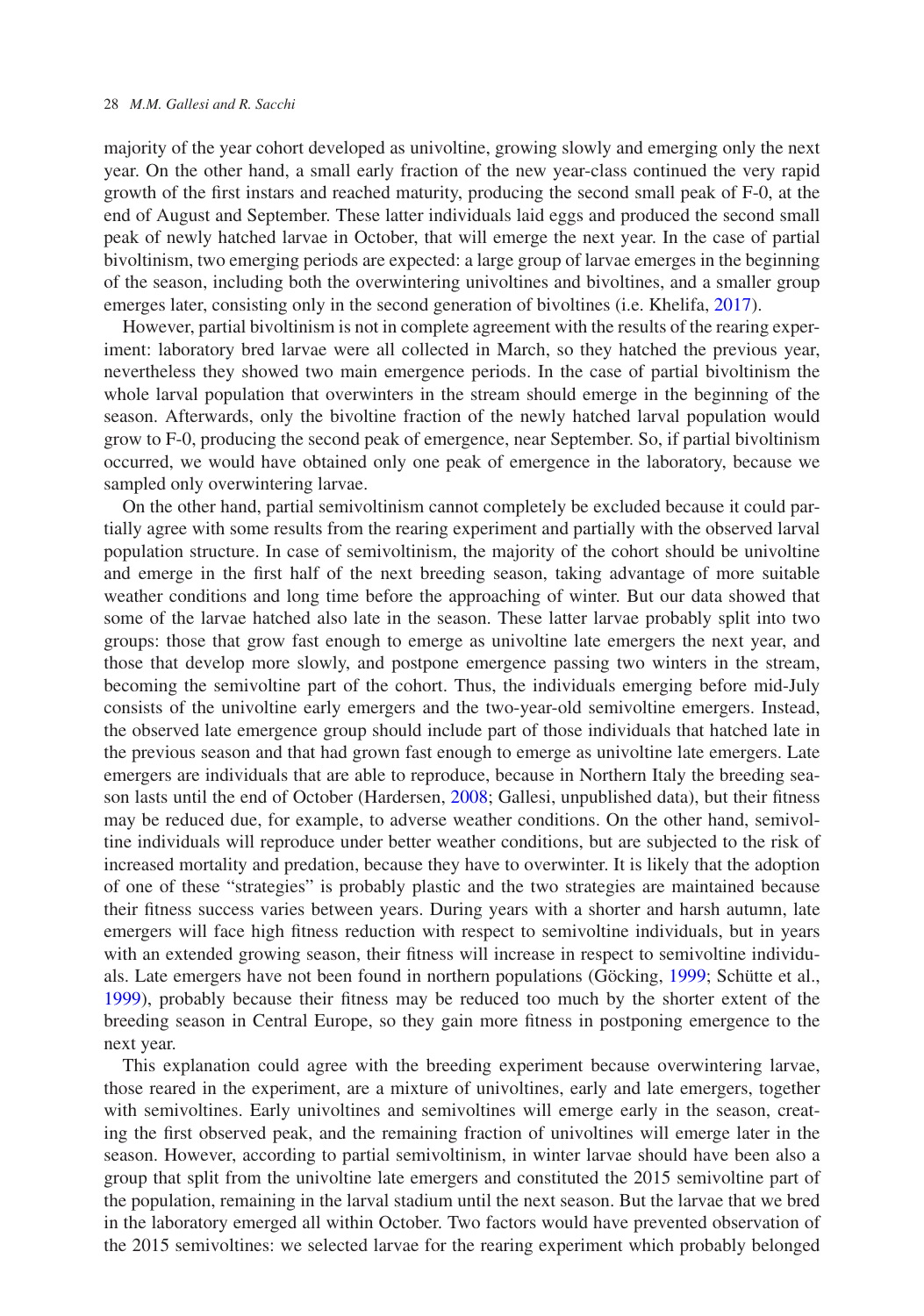to instars from F-3 to F-5, excluding the very small larvae. This was done to reduce mortality, but this also excluded the last hatching larvae of 2013, that are the most likely to cohort-split, becoming semivoltine and emerging in 2015; additionally, we did not vary the temperature in our experiment, possibly eliminating an environmental factor that could regulate cohort splitting, late in the season.

Semivoltine individuals, however, are difficult to recognize in the observed structure of the population, maybe due to both the presence of generations belonging to different years, that adopt different growth rates, and the small fraction of semivoltines with respect to univoltines.

Additionally, we do not know if late emergers adopt a strategy or if they are only laggards, but it is interesting to note that between mid-July and mid-August no larvae emerged and no F-0 were collected, both in the rearing experiment and in the field study. This might suggest some hitherto unknown fixed developmental strategy.

The complexity of patterns we observed in our study area should not, however, surprise us since larval development is actually quite variable within the genus *Calopteryx.* For example, partial bivoltinism has been found in *C. exul* from North Africa, which actually showed two emerging periods in the field: the majority of individuals emerged early in the season and a smaller second generation of bivoltines emerged late in the season (Khelifa, [2017\)](#page-9-24). On the other hand, partial semivoltinism has been supposed for *C. haemorrhoidalis* in Spain (Ferreras-Romero, Atienzar, & Corbet, [2000\)](#page-9-25), although it was hypothesized from a single big larva found in February (Outomuro & Ocharan, [2011\)](#page-9-26). Additionally, Ferreras-Romero et al. [\(2000\)](#page-9-25) did not sample in August and September, so it is impossible to observe the eventual occurrence of late emergers, as we found in our species. However, it seems that *C. haemorrhoidalis* overwinters in fewer and earlier instars than our population of *C. splendens.* Finally, *C virgo* was found to reduce the number of generations per year with latitude, adopting a semivoltine life cycle in Germany (Schütte et al., [1999\)](#page-9-8), but a clear univoltine life cycle in south Spain (Outomuro & Ocharan, [2011\)](#page-9-26).

Since we studied only one site, further studies are needed to investigate if this pattern is generally adopted in populations of *C. splendens* in Northern Italy. Moreover, rearing overwintering larvae belonging to a wider number of instars might shed more light on the voltinism of *C. splendens*. Finally, we suggest that populations are sampled from more southern sites to test if the possible pattern of bivoltinism appears clearer, given the reduction of univoltines in the population.

## **Acknowledgements**

We want to thank Sönke Hardersen and Ulf Norling for their valuable contribution and advice on the manuscript. Additionally, we thank Gloria Carrera, Martina Tilesi, Federico Cristina, Micaela Delfino, Enrico Verzaro, Martina Dalle, Gianluca Fea, Daniela Ghia for their help with the sampling.

The authors declare that no conflicts of interest, including specific financial interests or benefit, arise from the direct applications of this research.

#### **References**

Atkinson, D., & Sibly, R. M. (1997). Why are organisms usually bigger in colder environments? Making sense of a life history puzzle. *Trends in Ecology and Evolution*, *12*, 235–239.

<span id="page-8-1"></span><span id="page-8-0"></span>Blanckenhorn, W. U., & Demont, M. (2004). Bergmann and converse Bergmann latitudinal clines in arthropods: two ends of a continuum? *Integrative and Comparative Biology*, *44*, 413–424.

<span id="page-8-2"></span>Braune, E., Richter, O., Söndgerath, D., & Suhling, F. (2008). Voltinism flexibility of a riverine dragonfly along thermal gradients. *Global Change Biology*, *14*, 470–482.

Corbet, P. S. (1980). Biology of Odonata. *Annual Review of Entomology*, *25*, 189–217.

<span id="page-8-4"></span><span id="page-8-3"></span>Corbet, P. S., Suhling, F., & Soendgerath, D. (2006). Voltinism of Odonata: a review. *International Journal of Odonatology*, *9*, 1–44.